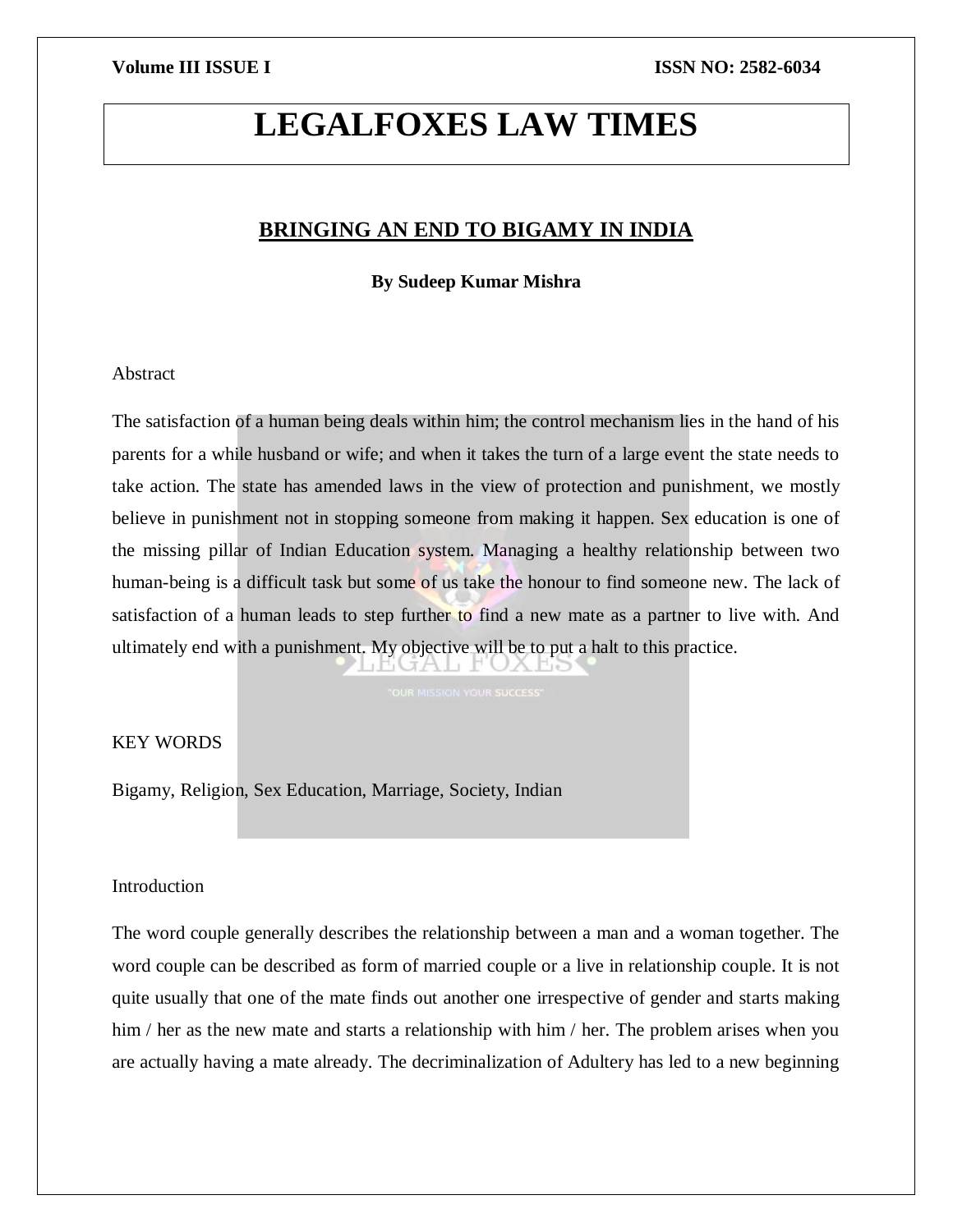$\overline{\phantom{a}}$ 

### **Volume III ISSUE I ISSN NO: 2582-6034**

of era<sup>1</sup> ((Sharma, 2021). A couple who are willing to start their family in most case look for marriage to happen between them so as their child comes to be legitimate ones. Well that again depends upon the fact of nature of marital status of the parents.

Marriage is considered as one of the sacred rituals in any religion discovered in the current society. Generally, it marriage is an old ritual cum ceremony cum tradition coming from a long time stating the bond between two individuals. The individuals were considered to be a man and a woman together to be called a couple. Now it has been given a broader meaning by adding same sex marriage which is again controversial. Well that is upon sexuality o the human. So with respect to most of the religion a man and a woman is supposed to have a wife or a husband; exceptions to specific cast o Muslim religion.

What is the relevance of marriage in Indian society?

According to Hindu law there are stages of a human and one of them is Grihastha which means to start a family of your own making wife and children. It is also stated that a man and a woman are incomplete as a couple, after marriage according to rituals they attain Moksha.

Marriage in Islam Law is contractual which comes with terms and conditions and so as called Nikah- Nama meaning the same. For them marriage is from to full-fill sexual desire; it being a social need it also generates/establishes families in society. Further adding marriage gives rise to legitimacy to a relation and also to their children.

Christian marriage is somewhat a formal marriage; taking blessings and acceptance from each other as couple and from the Jesus and the Father who bring them into a marriage and subsequently they sign a form for the same.

Talking about Divorce it is quite simple in rest of the religion except of Hindu as in it is stated to be true and binding from heaven and there is no clause for Divorce in Hindu personal laws. But

<sup>1</sup>Sharma, D., Sharma, D. and Sharma, D., 2021. *Joseph Shine Archives | SCC Blog*. [online] SCC Blog. Available at: <https://www.scconline.com/blog/post/tag/joseph-shine/> [Accessed 14 August 2021].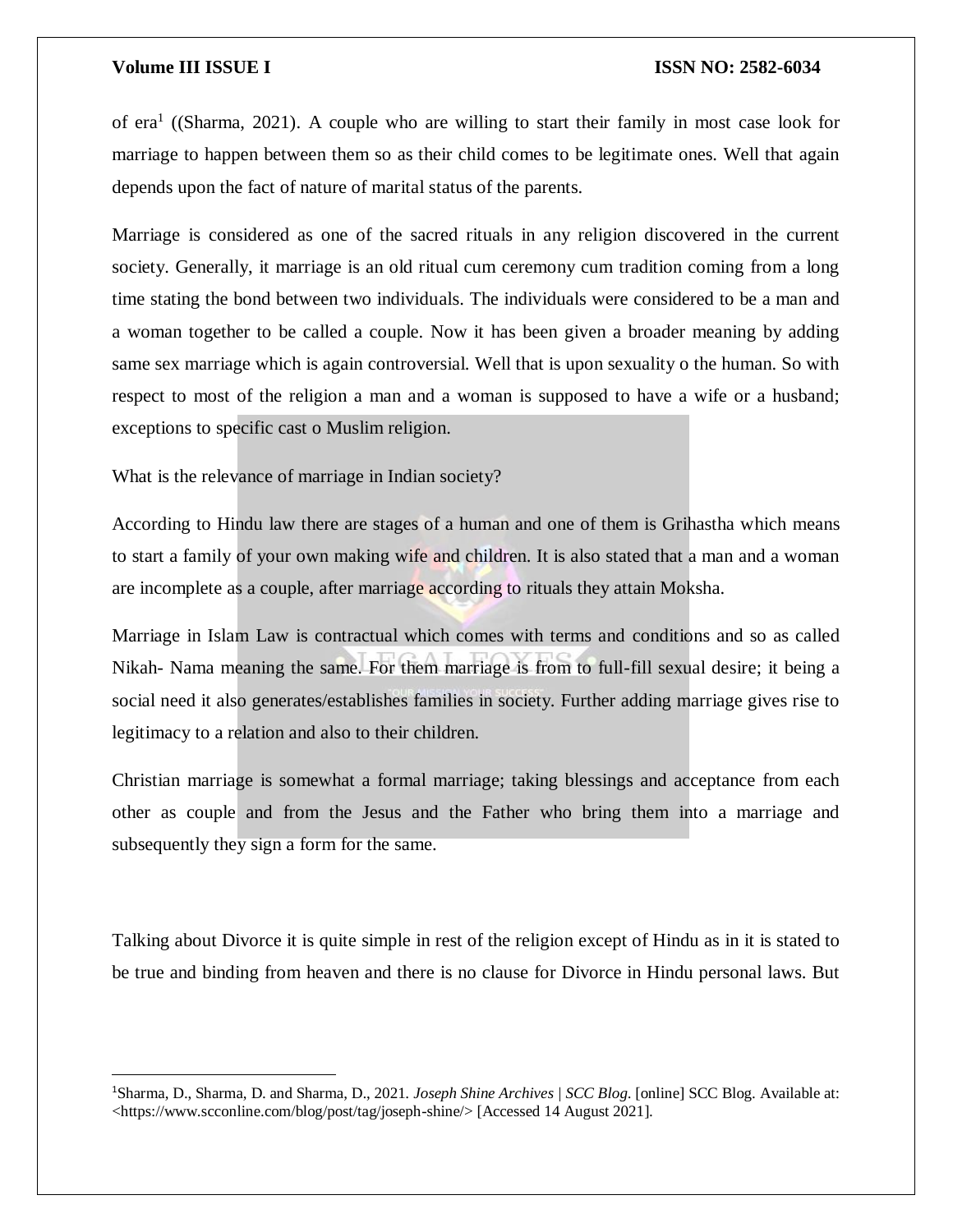according to new amendments Divorce is finally possible in Hindu religion over court proceedings stating any ground for the same.<sup>2</sup>

Or Islam there are certain laws known as personal Laws with respect to which they are supposed to give Divorce (Talaq). $3$ 

From the ancient history it has been read and figured out that a King of a kingdom irrespective of they being Hindu or Muslim he had more than one wives due to the culture or tradition or necessity of the situation. After 1956, polygamy was made illegal in India for Hindu in all over the country except for the Hindus in Goa and Western Coast where bigamy is still legal; And for Muslim, the certain cast who are permitted to have more than one wife but less than four.

Will it be fine if I say that we humans are made to do mistakes even if we have choice? The cause is even if we know the fact and knowledge that if I'm married once I can't think about having another one until I get divorced from the current one. But still we do take the step destroy the family.

The consequence of extra marital affair from the point of view of the Society to that person is usually, suffers disgrace in society, monetary loss depending upon if the couple had kids or not, fight for guardianship of children and a lot more.

National Legislation and their stands on Bigamy with respect to in Family Law and I.P.C. also mentioning the punishment for the offender.

- $\bullet$  Hindu Marriage Act 1955 According to Section -1; Subsection (a), (b) and (c) which states the specific religion and persons come under this Act and are recognised w.r.t. Law. Thus, under Section -17 of the Hindu Marriage Act, any person who is considered as Hindu according to Section - 1 marries again during the life of first husband/wife, shall be punished under Indian Penal Code (IPC) provision.
- Parsi Marriage and Divorce Act According to Section 5 of the Act declares Bigamy to be null and void or dissolved and impose a penalty under Section - 494 and Section - 495 of Indian Penal Code (IPC) provision.

 $\overline{\phantom{a}}$ 

<sup>2</sup>Section-13, The Hindu Marriage Act 1955

<sup>3</sup> Dissolution of Muslim Marriage Act 1939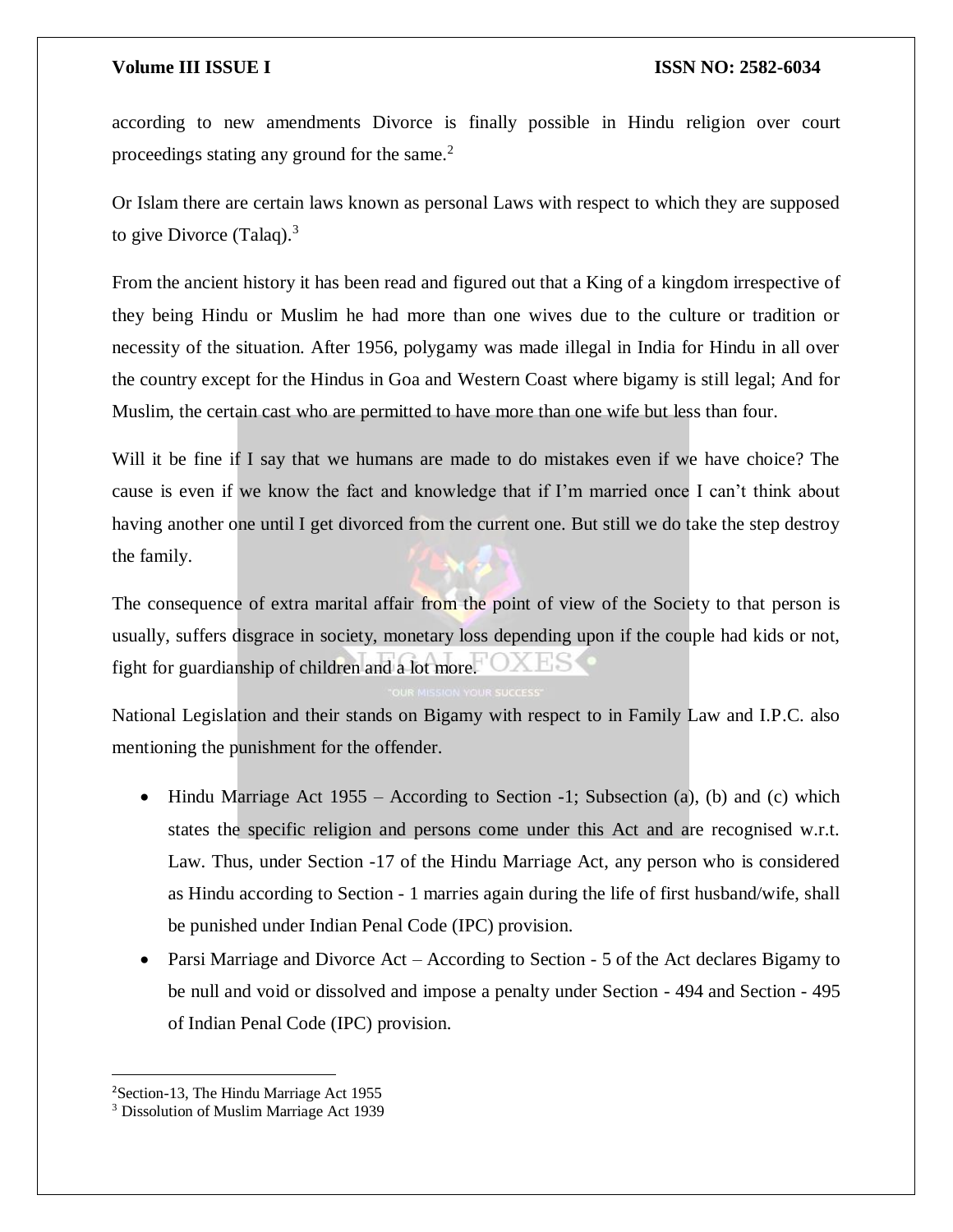### **Volume III ISSUE I ISSN NO: 2582-6034**

- Christian Marriage Act The Christian Marriage Act also does not have any specific provisions regarding Bigamy. Form of Register Marriage is only for Bachelor/Spinster and Widow/Widower. For Marriage Certificate Section - 60 Sub-Section - (2) states that "neither of the persons intending to be married shall have a wife or husband still living", and making false oath or declaration is punishable under Section - 193 of IPC, this clarifies that more than one marriage will be considered as illegal under this act.
- Special Marriage Act 1954 Section 44 of the Act states the punishment for Bigamy and imposes a penalty under Section - 494 and 495 of the Indian Penal Code (IPC).
- Foreign Marriage Act 1969 Section 19 of this Act states the punishment for Bigamy and imposes a penalty under Section - 494 and 495 of the Indian Penal Code (IPC).
- Muslim Marriage Law There is no codification or specific provisions for this law. It is written in Quran that a Muslim male can marry two, three or four times, if they are capable to treat and respect each wife equally after marriage, if not then only one. Muslims in the rest of the country is subject to the terms of The Muslim Personal Law (Sharia) Application Act of 1937, interpreted by the All India Muslim Personal Law Board. **EGAL FOXES •**
- Laws for Scheduled Tribes (ST) & Castes (SC) As special protection has been provided to the socially backward classes of the society, the Constitution of India is of the view that the traditional customs and cultural practices should not be hurt. Therefore, Section - 2 Sub-Section (2) of the Hindu Marriage Act states that "Nothing contained in this shall apply to the members of any Scheduled castes within the meaning of Article - 366(25) of the Constitution of India unless the Central Government, by notification in the Official Gazette, otherwise directs.

Also, the punishment for such offences will be considered by looking into "Customs " of such a community or religion. On which the Supreme court of India gave a judgment in the affirmation of the judgment given by the Delhi High court earlier that "in the absence of specific pleadings, evidence, and proof of the alleged 'custom' making the second marriage void, no offence under Section 494 of the IPC can possibly be made out against the respondent."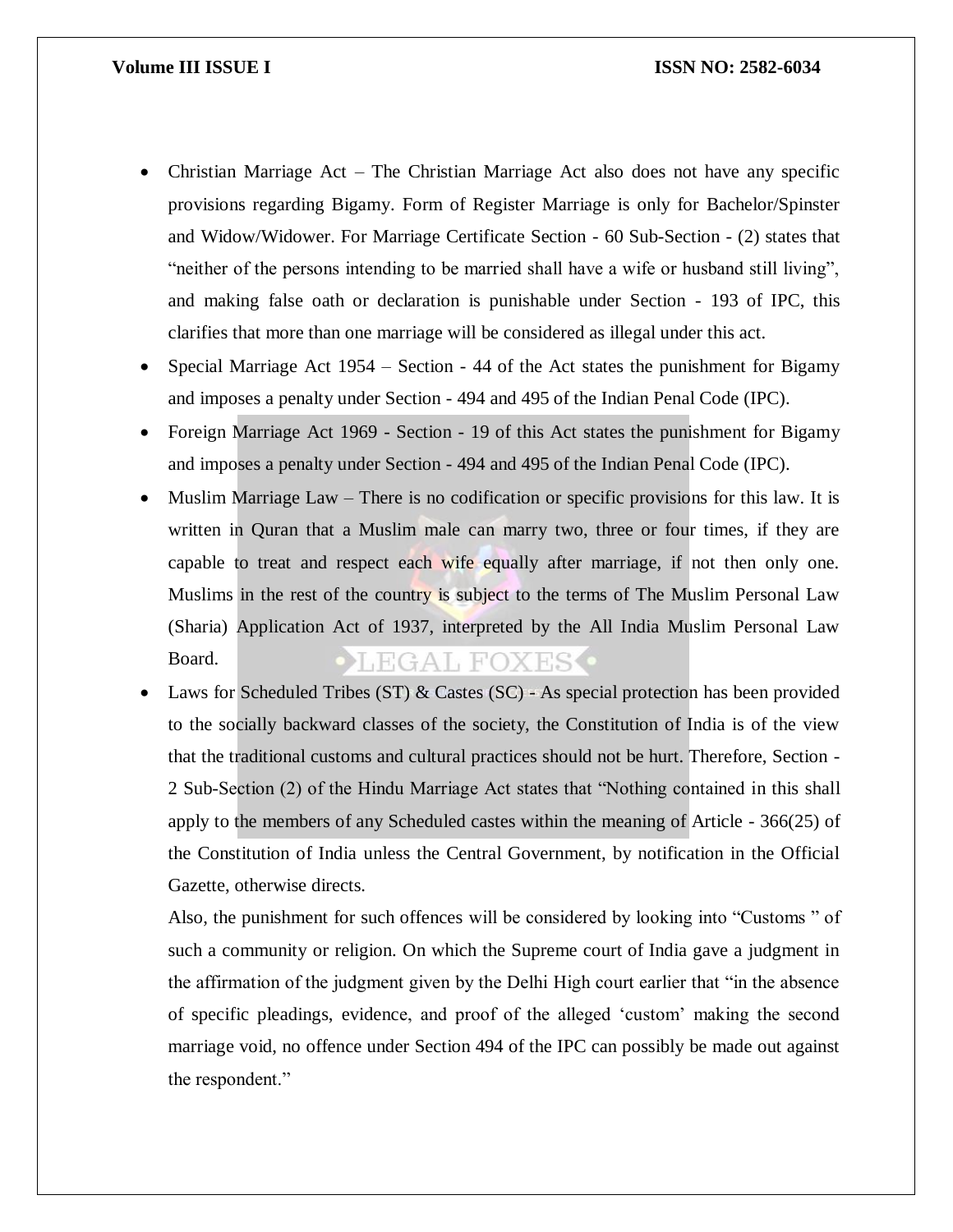$\overline{\phantom{a}}$ 

- But, Article 3 of the Goa Family laws 1867 provides for the following laws which are somewhat different from the Hindu Marriage Act –
- i. "The marriage contracted by a male Gentile Hindu by simultaneous polygamy shall not produce civil effects; except in the following cases only –
- ii. Absolute absence of issues by the wife of the previous marriage until she attains the age of 25 years.
- iii. Absolute absence of male issue, the previous wife having completed 30 years of age, and being of lower age, ten years having elapsed from the last pregnancy;
- iv. Separation on any legal grounds when proceeding from the wife and there being no male issue,
- v. Dissolution of the previous marriage as provided for in Article 5."

Bigamy or Polygamy among Hindus is sometimes accepted in some rural areas as a custom often with approval by earlier wives. The 2005-06 National Family Health Survey (NFHS-3) found that about 2 per cent of women reported that their husbands had other wives besides her which shows that despite so many legislations the practice is still in continuance in many parts of India<sup>4</sup> . (T., 2021)

But it is quite unfortunate that we haven't taken any steps for the same even we are capable now despite having such infrastructure with us.

Let's start with the procedure of Marriage Registration I.e. Court Marriage Registration. This procedure is made so simple that when you find online registration the agencies certify that the procedure to be completed within 2 hours, quite simple, put your details fill up the form and wait for the moment when you are declared as Husband and Wife.

<sup>4</sup> LLP, T., 2021. Is Bigamy a Punishable Offence in India?. [online] TaxGuru. Available at: <https://taxguru.in/corporate-law/bigamy-punishable-offence-india.html> [Accessed 14 August 2021].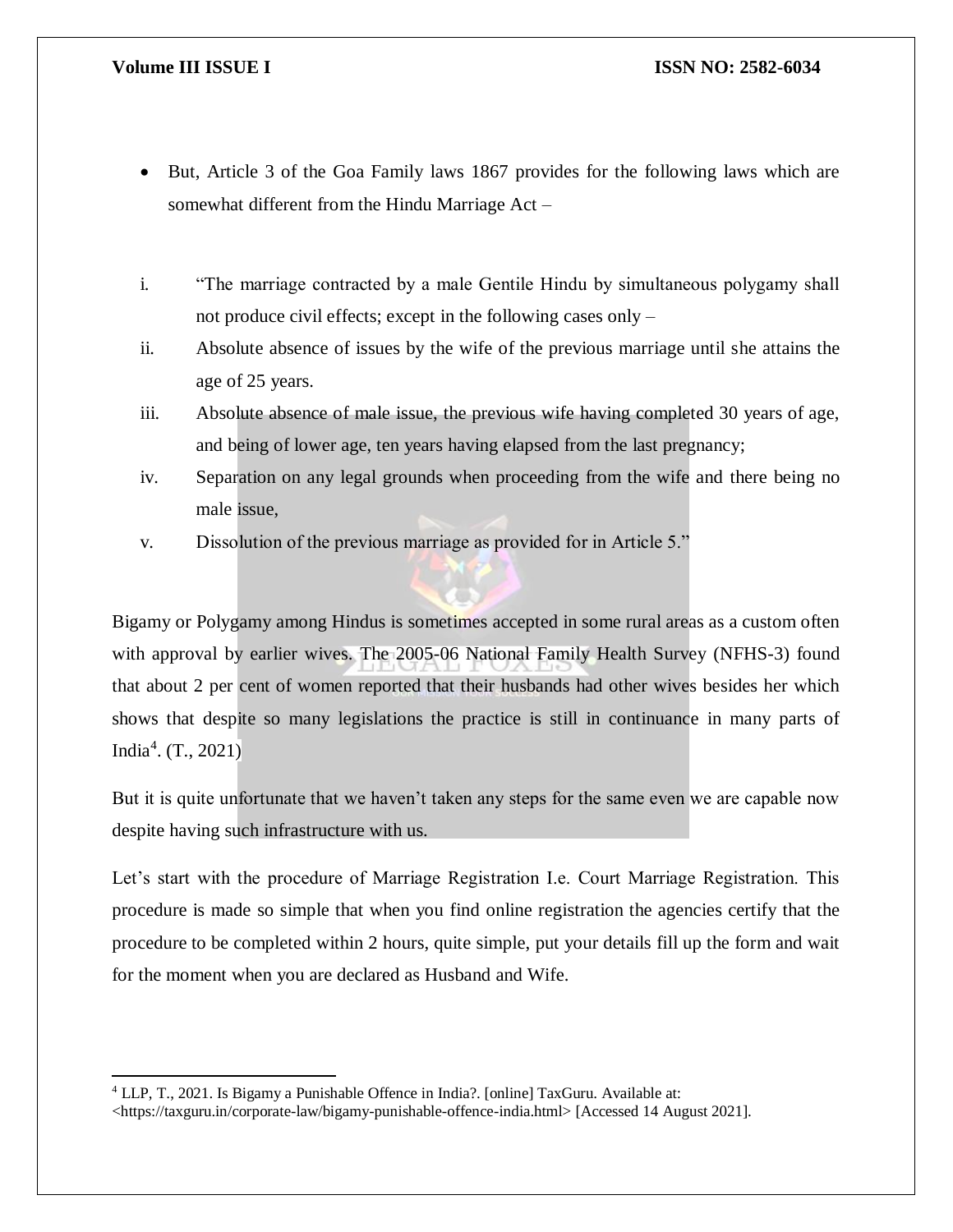How Marriage takes place in India?

In India a marriage is usually in a form of an arranged format so as called as Arrange Marriage where the parents of both the parties join together and find a suitable mate for their siblings and in exchange expect their children to stay happy. So the fact is again we are entering into the world of research and findings of a suitable mate, we engage an agent and numerous family members for the same task.

Following to which again we live in the doubt about the other family if they are trust worthy or not, the bridal family stays in doubt of Dowry; and so as the groom how much will they receive and then the question comes about sexuality of the female.

It is quite easy to be great in-front of all but the reality is when you understand a person. Now family members are being broad minded and letting them choose their own mate for their future, but not always they are successful.

Recently a news flowed all over followed by memes in social media about a women running behind his husband, who is getting married to a second one. The lady was dying out of screaming for his love. If you talk about religion, it was a Hindu family and the marriage was taking place in full form of as a Hindu marriage should take place.

It's quite trouble-some for any family to hear about such complex nature of relations. And these relations are known mostly when the marriage is done. What if we could prevent such events before they occur? One of the major necessity of law is that to prevent the wrong happening from happening. We are now days connected to the world and to the Government. The Government knows what all transactions we do on a daily basis, we have linked our AADHAR card to numerous places as per the guidelines so far such as Banks, Pan-card, Passport etc. Will it be wrong for me to say that after all these facilities and infrastructure we haven't built up a network that connects us to matrimonial solutions or the link generated to any person/s. Documents are written on a daily basis regarding family related issues for land issues, divorce, marriage certificated are also generated daily aren't they not mush of help to pull of the data for any person.

Recommendations